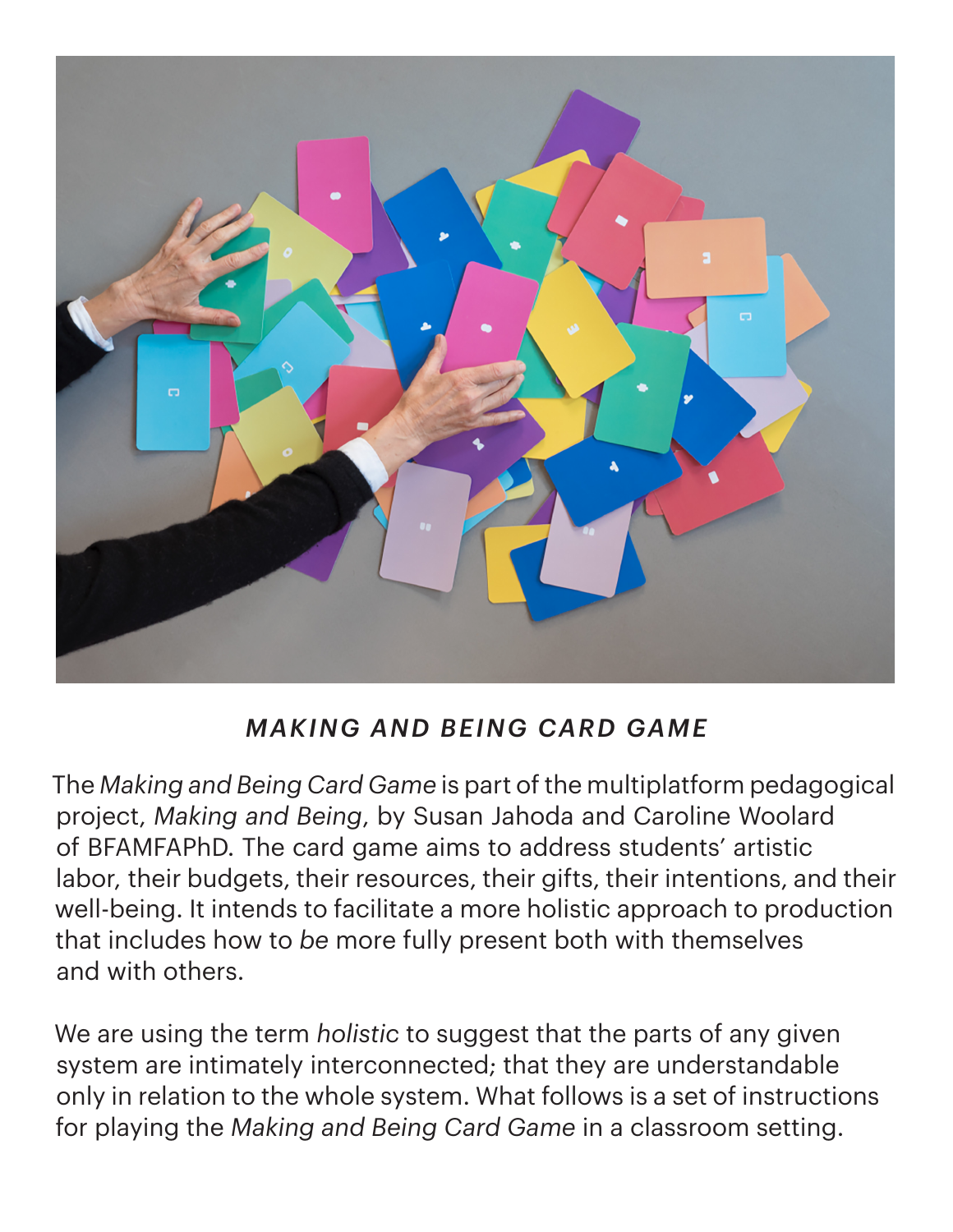## FACILITATOR GUIDE / HOW IT WORKS:



### TIME

60 – 90 MINUTES

#### SET UP

- Make sure that you have internet access and at least one computer and a projector.
- Print out the "lifecycle" diagram (see below) or draw a large-scale version of it and place it on the floor or on a table.
- Place chairs around the diagram.
- Make sure each person has paper and something to write/draw with.

## 1. OVERVIEW OF THE CARD GAME (15 MINUTES)

This is a short activity that generates prompts for you to make a new project. Each person will generate a unique prompt by using the interactive card game. You will be asked to think about a capacity you wish to develop, and to care for yourself and others as you produce a project. The prompt is made up of three cards, or three parts, which we will go through in depth: (1) a *capacity*, (2) a *phase* in the life of your project, and (3) a *support practice*.

### What is a *capacity*?

The term *capacity* refers to an ability to acquire knowledge and embody a way of being (a quality of presence) in daily actions and practices. The authors have drawn these capacities from Contemplative Practice,<sup>1</sup> Studio Habits of Mind,<sup>2</sup> and Embodiment in Social Context.3

## What is a *phase* in the life of your project?

The next aspect of the prompt you will receive will ask you to practice cultivating a capacity while engaging in a particular phase of your production process. A *phase* is a recognizable stage in the development of a project's life. The authors encourage you to begin by focusing on one phase of the life of any project. Remember, this is a framework that asks you to "zoom out" and consider your project as more than a singular object or experience. The authors ask that you see it as a system of interconnected processes and relationships.

[Point toward the diagram on the floor or table and describe each phase.]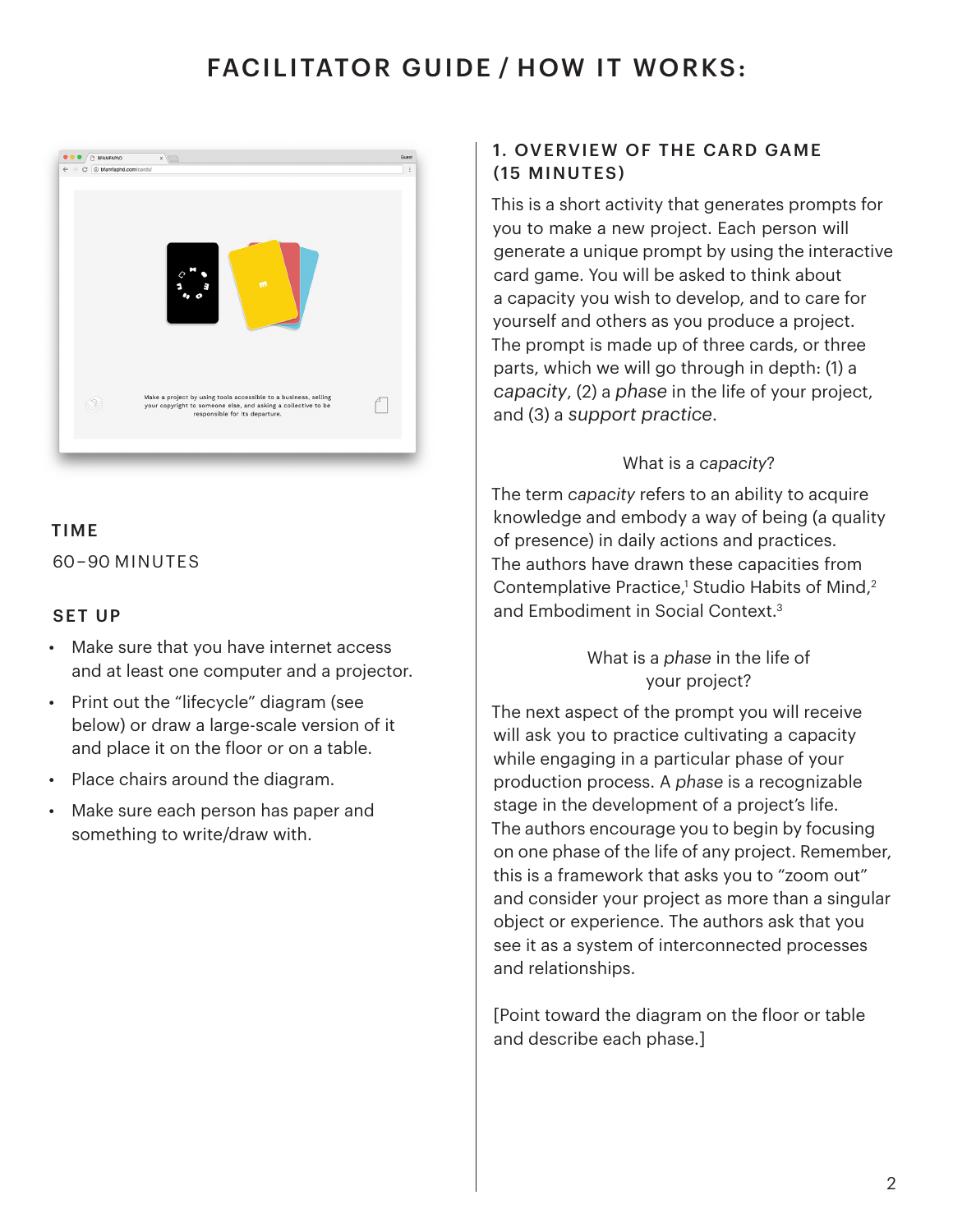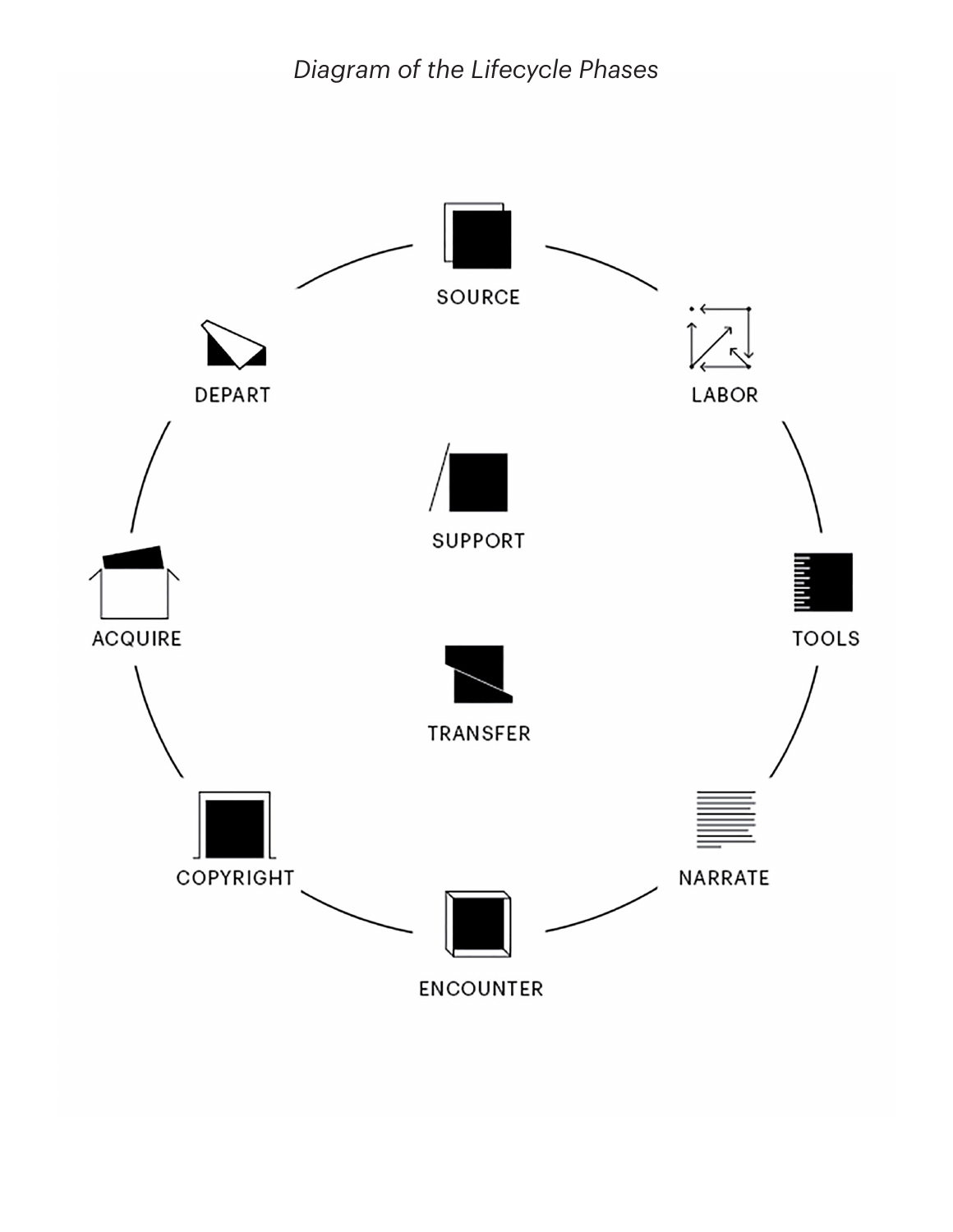*Support*

the ways your needs are met in order to rest, dream, and work on any project.

*Source* where you obtain materials for a project.

*Transfer* the exchange of resources for goods or labor in your project.

*Labor* the roles you and other people take on in order to create a project.

*Tool*  the device or implement you use in your project.

*Copyright* the legal protection over your intellectual property.

*Narrate* the representation of your project.

*Encounter* the context where your finished project is presented.

*Acquire* the storage, maintenance, and stewardship of your project.

*Depart* when your project is abandoned, destroyed, or repurposed.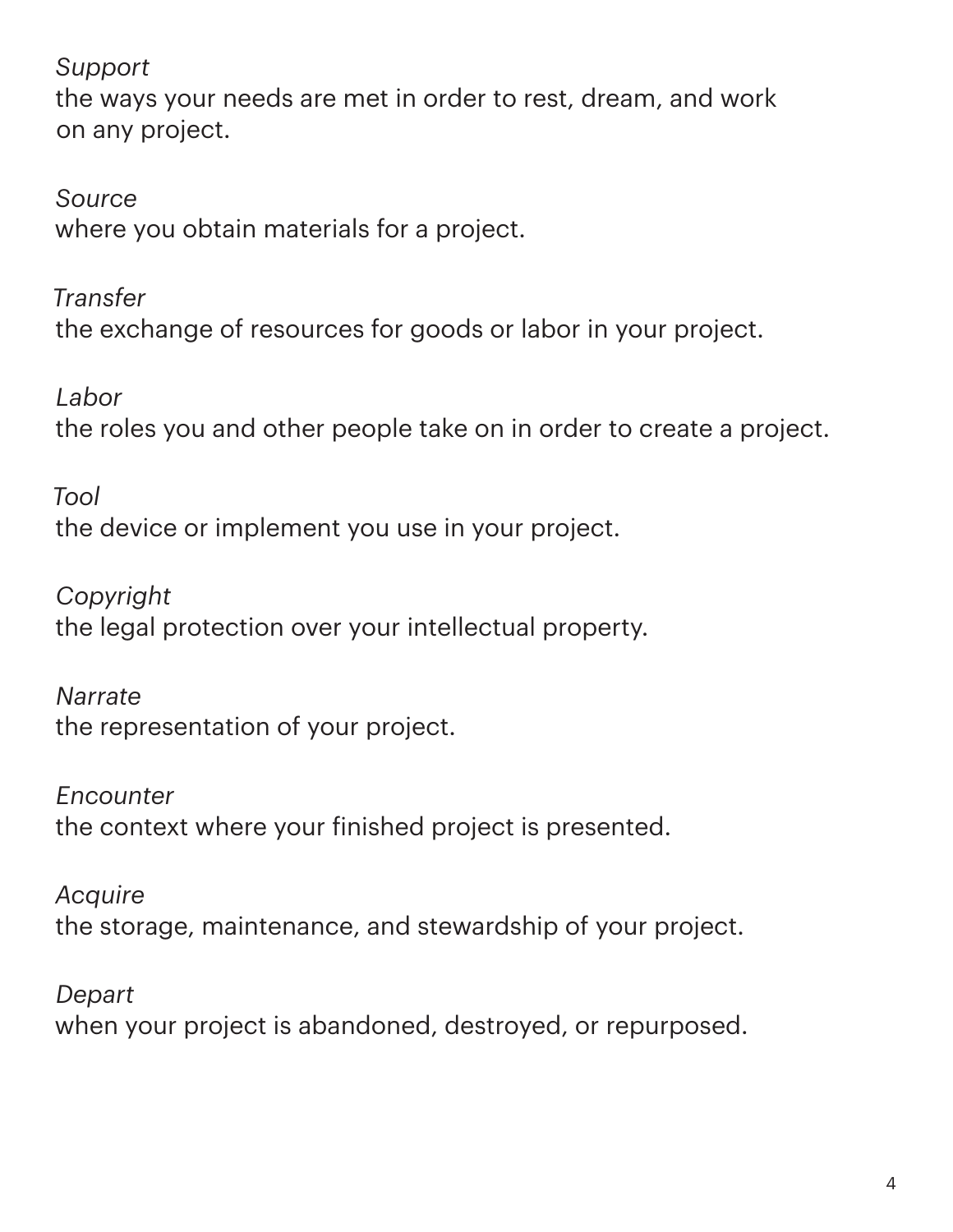#### What is a *support practice*?

The last aspect of the prompt you will receive will ask you to consider a support practice. *Support* extends beyond the life of the project, often dictating the ways in which you navigate the contradictions of living and working as an artist. Support is defined as the ways your needs are met in order to rest, dream, and work on any project.

#### What is a *generative contradiction*?

Every card ends with "Notice: What might have to change individually, interpersonally, and institutionally to make this practice possible on a daily basis? Locate these generative contradictions." A contradiction becomes generative when you understand that the contradiction exists at a scale that is larger than one person or group and you place yourself in a larger social, political, and historical context.

For example, a generative contradiction may involve navigating the challenges you face in balancing self-care with both external and selfimposed pressures to be hyperproductive. Rather than deciding that you must either care for yourself or be productive, you develop awareness of the tensions around healing and productivity at your school. You ask, "What are the conditions and histories of increasing demands for productivity in my program?" You do not approach your contradiction as an "either/or" dynamic, but as a "both/ and" dynamic that you can navigate critically. You can hold the contradiction as generative at the scale of your own lived experience, and also at the scale of the experiences of your peers, the school, and beyond.

This awareness, which allows contradictions to become generative, is called historical consciousness, comprised of "individual and collective understandings of the past, the cognitive and cultural factors that shape those understandings, as well as the relations of historical understandings to those of the present and the future."4



*Adaptation of Generative Somatics' Sites of Shaping, Sites of Change by Topos Graphics for BFAMAPhD.*

Historical consciousness can be visualized as the dynamic relationships between any of your beliefs and the social contexts and institutions around you. Refer to the *Sites of Shaping, Sites of Change* diagram, above. Beyond your intimate network, community and media, institutions and rules, and historical forces, the words "earth," "spirit," "mystery," and "soul" acknowledge spiritual experiences that may inform your beliefs. This has been described by contemplative educators Daniel Barbezat and Mirabai Bush as "connectedness to the moment, to self, to others in nature, and to the significant or sacred." 5 Again, a contradiction becomes generative when you understand that the contradiction exists at a scale that is larger than one person or group and you place yourself in a larger social, political, and historical context.

Now that you know what the prompt is made up of — a capacity, a phase in the life of your project, and a support practice — you are ready to draw your cards.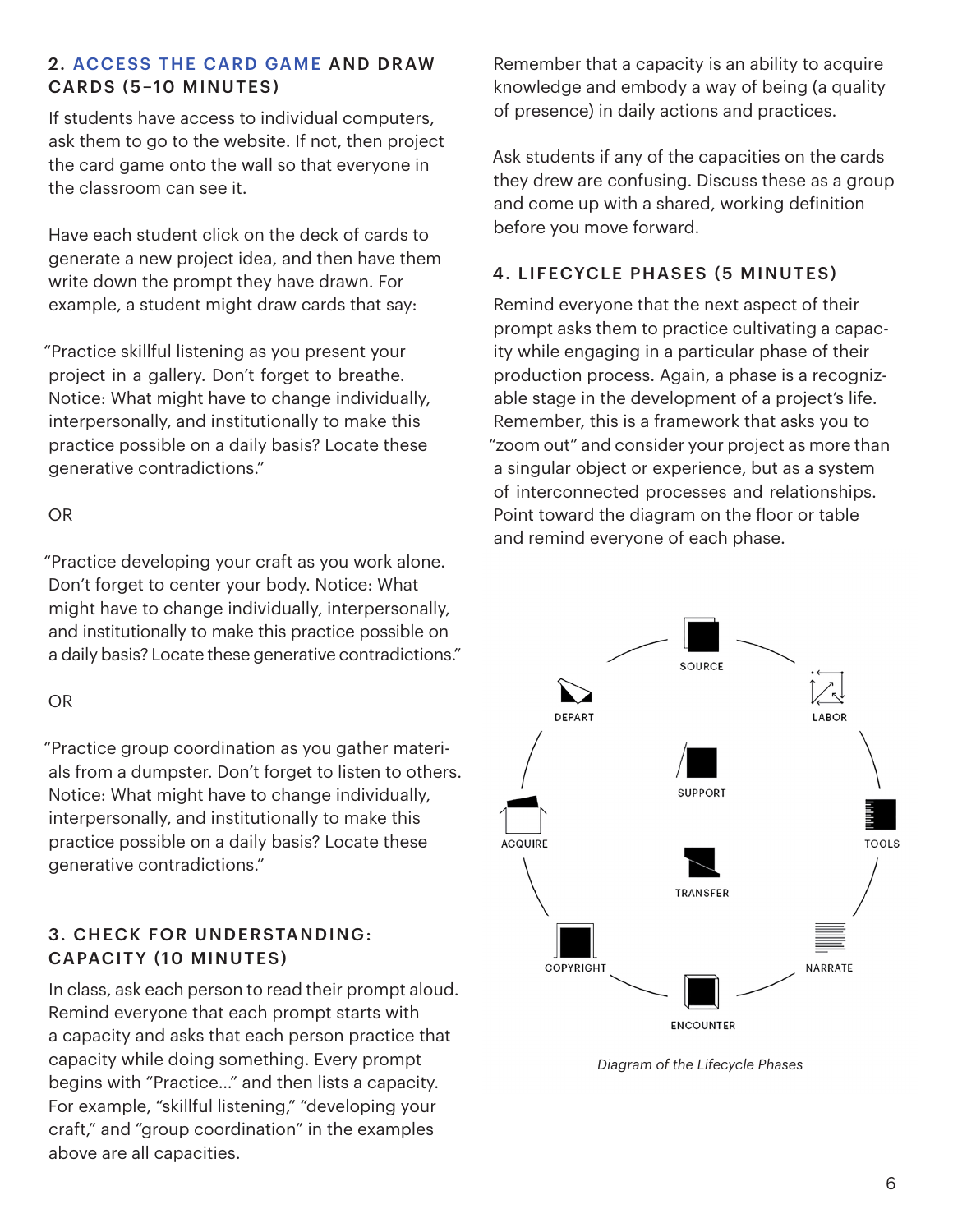Ask each person to move toward the phase that they believe their prompt is asking them to focus on. Explain that these phases make up the lifecycle of a project. Remind the group that the lifecycle framework helps you to connect the capacities that you can cultivate to your production process, and explore both who *you* are becoming as you make projects and also what the *project* is becoming as it takes shape and circulates in the world.

## 5. APPLYING THE CONCEPT OF A CAPACITY TO A PHASE (10 MINUTES)

Ask each student to use the prompt they have been given from the card game to imagine a new project. Ask each student to take a few minutes to brainstorm, journal, and sketch.

Here are three examples:

(1) A student might draw a prompt that asks them to practice skillful listening (capacity) as they mediate conflict (labor, one phase), while acknowledging that the completion of the project relies upon their day job (support). The student might decide to make a drawing, video, or photograph that reflects upon a moment of listening and mediation at work. This prompt might enable discussions with students such as: What would it mean to understand support (or any of the phases in the lifecycle) as integral to your process as an artist?

(2) One student might get a prompt that reads: "Practice group coordination as you recycle materials. Don't forget to listen to others." Coordination is being "reliably able to effectively collaborate with others in teams, partnerships, and alliances, and remain responsive to evolving conditions."6 The student might decide to create a project in collaboration with members of a sustainability student group on campus. They might decide to learn about the group by participating in their meetings and by interviewing members one-on-one about the history and current practices of the recycling program on campus. After listening to members

of the group, the student might decide to create a large-scale project, including audio recordings, as well as found materials from one of the school's recycling centers.

(3) A student might take the same prompt ("Practice group coordination as you recycle materials. Don't forget to listen to others.") and create a series of drawings using materials recycled from a prior project. The student might challenge themselves to listen more closely in class, asking someone who is rarely listened to if they would like to speak up and encouraging their peers to listen to that student.

## 6. ADD SUPPORT (15 MINUTES)

Remind students to incorporate the last part of their prompt, which says, "Don't forget to . . . " and to incorporate this into their ideas about the new project. For example, one student's support prompt reminds them "to enjoy a moment of silence." After making their project they find a peaceful place to sit in silence for a short time.